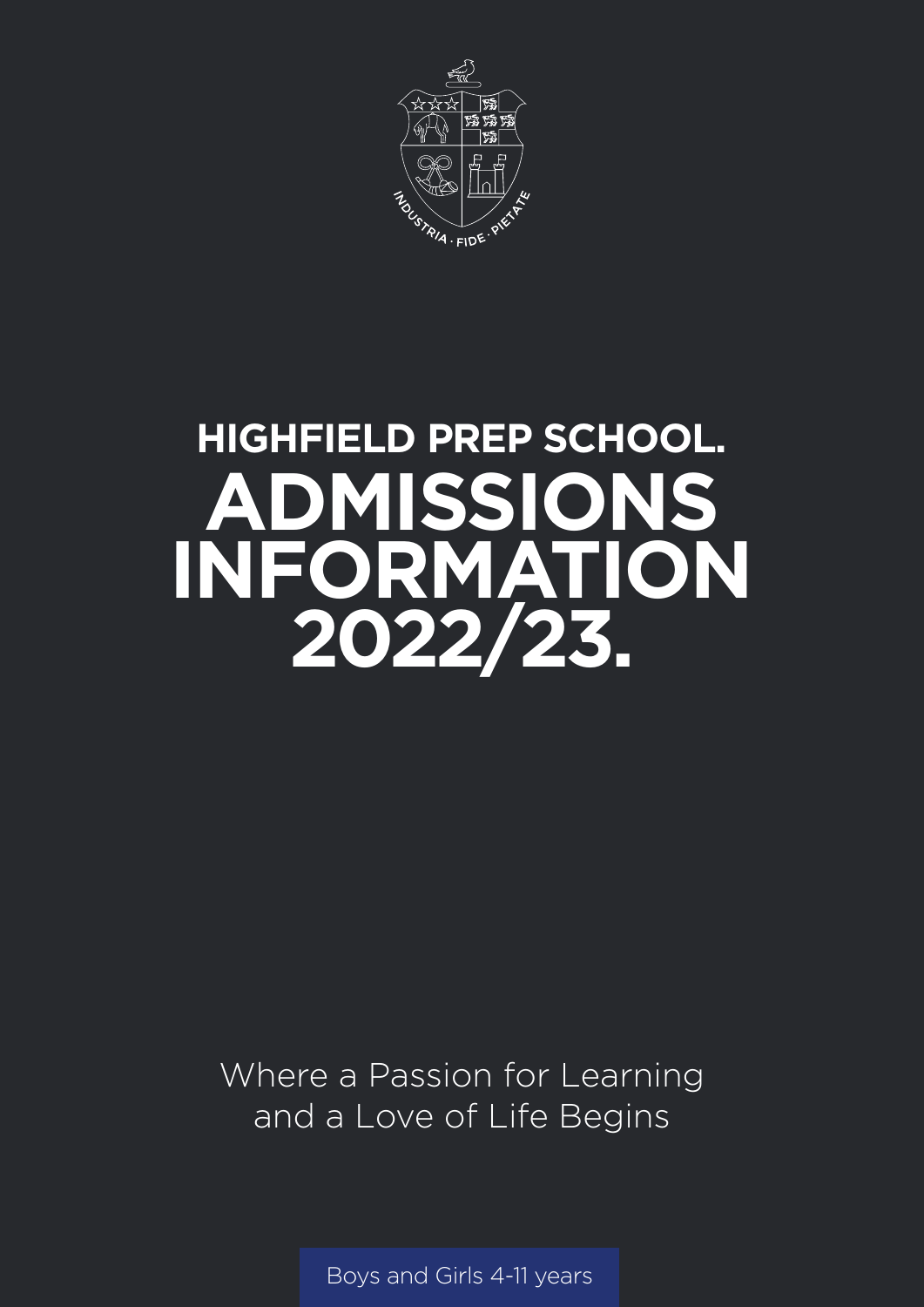MAM

# **WELCOME TO HIGHFIELD PREP SCHOOL**

We aim to make the process of joining Highfield Prep School a very personal experience as we understand that every child and every family has individual needs. We hold a number of Open Mornings and Information Evenings throughout the year, which are a great way of having a first look at our school, however we do recommend that you follow this up with a personal visit.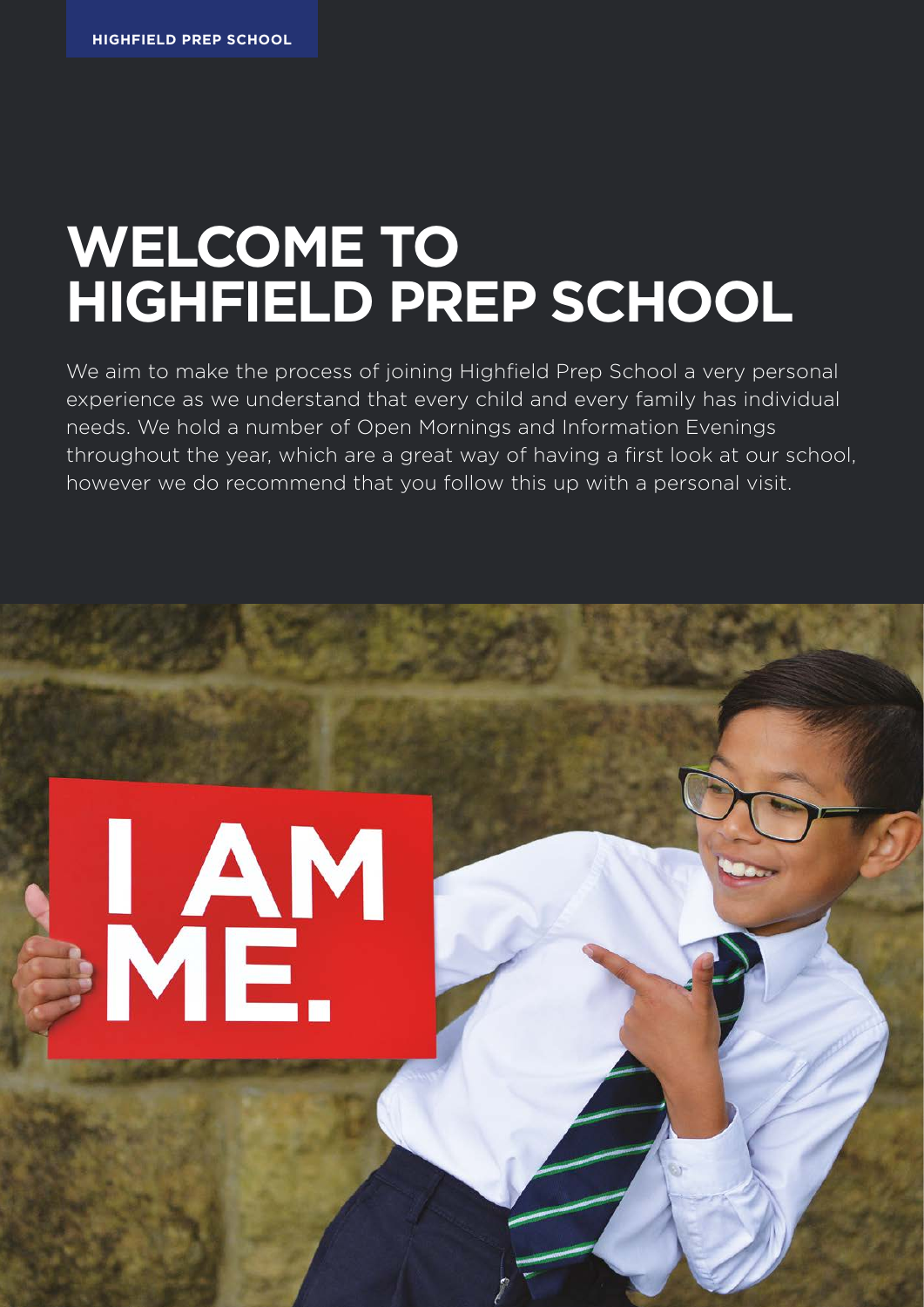#### **How to Apply**

Most children join us at the age of 4 into our Reception Classes. Children join us from a wide range of nursery and pre-school settings across Harrogate and the surrounding area, as well as from our own Highfield Pre-School. (Children from Highfield Pre-school and the siblings of current pupils are given priority places in our Reception classes).

We also have children who join us throughout the year in other year groups as families move into the area, or choose to move schools for other reasons.

Here's an overview of the process of applying to Highfield:

- > Parent Visit: We normally recommend a personal visit as a first step. This is a great way to start to understand Highfield and what makes us so unique.
- > **Registration:** Once you've visited, we'll normally ask you to complete a Registration Form to confirm that you would like to proceed with your application.
- > Taster Experience: As a next step, we typically like to invite your child to come in and spend some time with us. This might be a couple of hours, half a day or a full day, depending on the age of your child.
- > Offer: Once we've met your child, we'll aim to make an offer as soon as possible, usually within a week. (Reception Class offers will normally be made during the Autumn Term in the year prior to starting school).
- > Acceptance: To accept your place, we'll ask you to complete an Acceptance Form and return your deposit.
- > Transition: For Transition children in our Pre-School the transition process starts in the Spring Term when Reception staff spend time in the Transition Class. In the Summer Term children spend time in the Reception classroom and children joining our Reception Classes from other schools are also invited to join two transition morning sessions.

During the Summer Term we also hold a Welcome Supper for new parents joining all year groups and a Welcome Day to ensure that by the time you join us, you and your child will already feel part of our amazing Highfield community.

#### **Ethos and Aims**

We aim to develop a deep passion for learning and a love of life in all of our pupils. This ethos underpins everything we do and is at the heart of our school community.

We are a Christian foundation and our pupils are challenged to be the best that they can be, both inside and outside the classroom.

#### **Fees for 2022/23**

#### Day Fees:

Reception Class to Prep 2: £3,535 per term Prep 3 to Prep 6: £4,025 per term

Our Day Fees at all stages of the curriculum include the following:

- > Tuition
- > Text books
- > Lunch
- Medical services provided by the College Health Centre
- > Personal accident insurance
- An extensive extra-curricular programme

#### Full Boarding Fees: £9,470 per term (Prep 5 and Prep 6, girls only)

Our boarding fees include the following:

- > Tuition
- > Text books
- Accommodation (during term time)
- All meals including breakfast, lunch, supper
- Full laundry service
- > Supervised after school care
- Medical provision from the Health Centre
- > Personal accident insurance
- > An extensive extra-curricular programme

**Open Mornings Friday 23 September 2022 Friday 24 February 2023**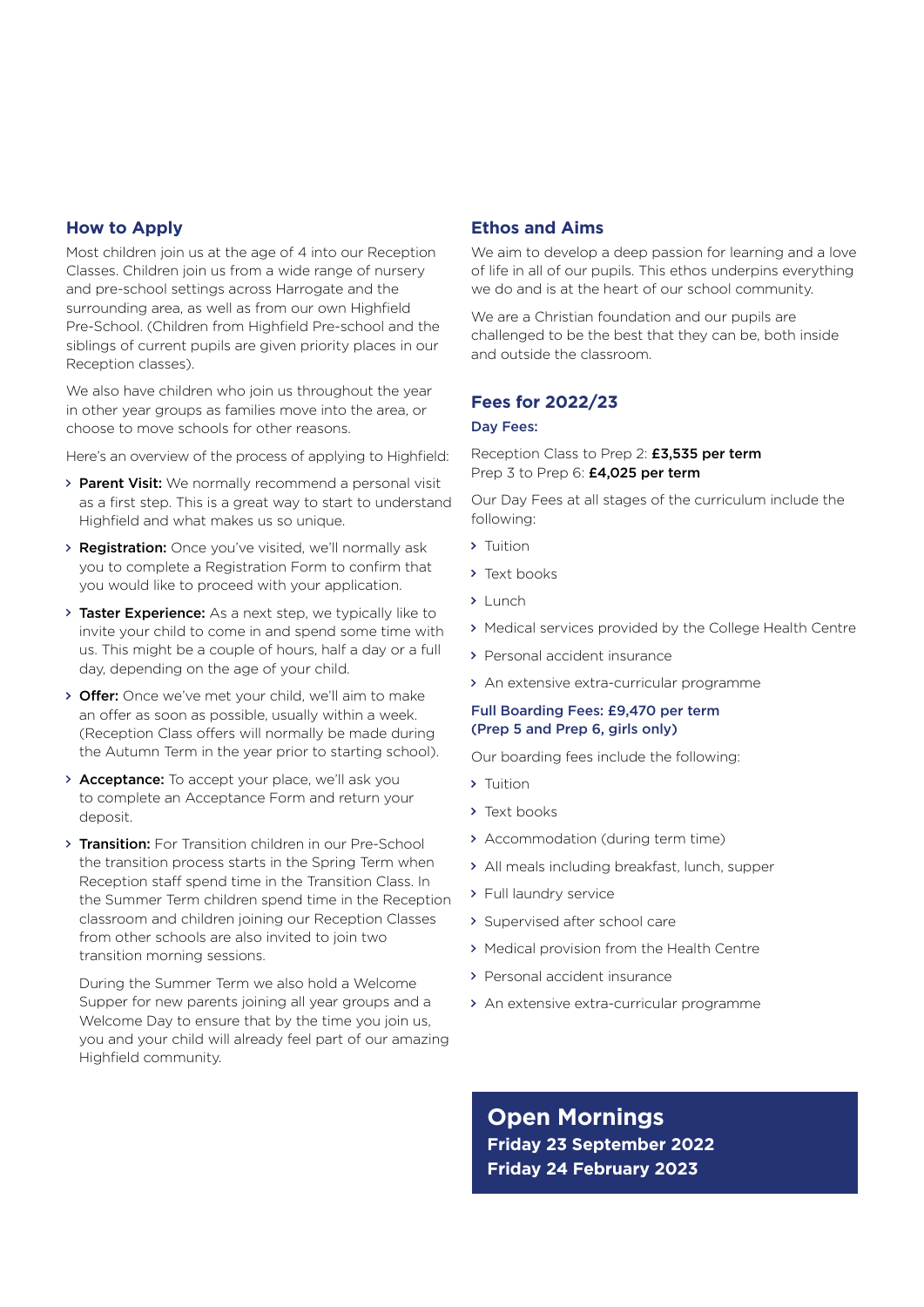#### Weekly, Flexi and Occasional Boarding (Prep 5 and 6 girls only)

We adopt a flexible approach to boarding to meet a wide range of individual family needs. As well as the standard termly boarding we also offer Weekly, Flexi and Occasional boarding. All boarders have full access to the same facilities, share the same houses and receive the same levels of support from the whole family of boarding staff. These boarding options are charged as an addition to the standard day fees as follows:

Weekly Boarding (4 or 5 nights a week) £185 per week Flexi-Boarding (3 nights a week) £130 per week Occasional Boarding £55 per night

Fees listed are applicable to EU domiciled families. For details of Non-EU fees please contact our Admissions Team on 01423 537045.

Fees are invoiced termly and are payable before the start of each term or in 9 monthly instalments if paying by direct debit.

## **HIGHFIELD PREP SCHOOL**



#### **Fee Discounts**

- 15% discount on all fees is applied for the children of serving members of the regular UK Armed Forces.
- Children of former College pupils are eligible for a 10% fee reduction.
- A discount of 5% is available for a child who has a younger sibling in Highfield or Highfield Pre-School.

Parents are entitled to benefit from one of the above concessions only. This will be the highest percentage concession.

#### **Registration Fee and Deposit**

There is a non-refundable Registration Fee of £75 for all applications, except those transferring from Highfield Pre-School. Once you receive an offer from Highfield, you'll also be asked to pay a deposit of £300 for day pupils or £1,000 for boarders in order to secure your place.

#### **Before and After School Care**

To help families juggling busy schedules, we run our own Before and After School programme from 7.30am and until 6pm. Many families also combine this with our extensive programme of extra-curricular clubs. Before and After School Care is charged at £3.40 per designated half hour session. Half hour sessions run from 7.30am to 8am and 8am to 8.30am before school, and from 4pm to 4.30pm, 4.30pm to 5pm, 5pm to 5.30pm and 5.30pm to 6pm after school.

#### **Music Lessons**

Pre-arranged instrument and singing lessons are available on a weekly basis. Individual lessons lasting 35 minutes cost £28 per lesson.

For beginners in string, woodwind or brass, a school instrument is available for hire for the first year at a cost of £52 per term.

#### **Bank Transfer Information**

Fees, deposits and registration fees can be paid directly to Highfield Prep School by electronic bank transfer. Please quote your child's full name as a reference when making a payment.

#### Bank Details:

Barclays Bank plc, BANBURY, Oxfordshire, OX16 8PS.

#### Account Details:

| Sort Code:  | 20-03-50                    |
|-------------|-----------------------------|
| Account:    | Highfield Prep. (HLC Ltd)   |
| Account No: | 80255351                    |
| IBAN code:  | GB04 BARC 2003 5080 2553 51 |
| BIC code:   | BARCGB22                    |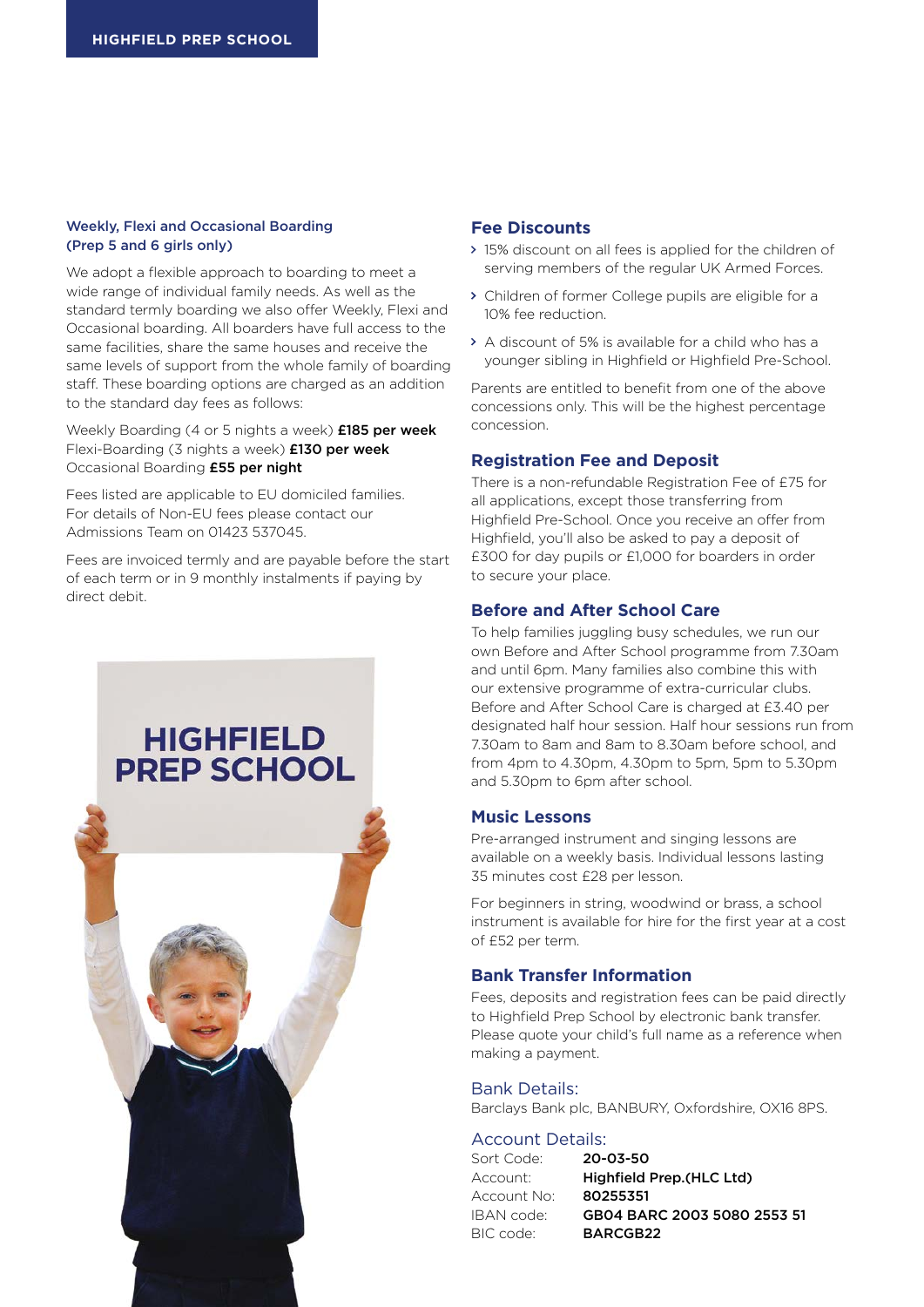#### **School Transport**

We welcome day pupils from a wide range of locations across Yorkshire. To help parents juggle busy family lives, we operate 5 daily bus services to and from our school. Our bus services are operated by our own members of staff and are available on a flexible basis (subject to availability). Our current routes include:

#### South of Harrogate to Leeds (route 1)

Burn Bridge, Harewood, Moortown, Weetwood and Headingly.

#### South of Harrogate to Leeds (route 2)

Beckwithshaw, Pool-in-Wharfedale, Leeds Bradford Airport, Bramhope, Adel, Weetwood, Moortown and Kirkstall.

#### West of Harrogate towards Skipton

Pool-in-Wharfedale, Otley, Burley in Wharfedale, Ilkley, Addingham and Bolton Abbey.

#### North of Harrogate to Ripon

Hampsthwaite, Kettlesing, Darley, Summerbridge, Shaw Mills, Markington, Burton Leonard, Bishop Monkton and Ripon.

#### South East of Harrogate to Wetherby

Pannal, Follifoot, Spofforth, Linton, Sicklinghall, Wetherby, Boston Spa, Clifford, Bramham and Thorner.

Our school transport routes are designed to meet the needs of our pupils and their families and we are always happy to consider new or customised routes where possible.

#### **Nutrition & Medical Care**

Our award winning Catering Team prepare all of our meals on-site using seasonal, free range, organic and locally sourced ingredients. The children enjoy a 2 course hot lunch every day served in the main Dining Room of Harrogate Ladies' College (during Highfield only sittings) and we offer separate EYFS/KS1 and KS2 menus to suit the nutritional needs of different age groups. We also cater for all dietary requirements such as vegetarian, vegan, halal, nut-free and gluten free.

We have a dedicated on-site Wellness Centre with a full time qualified nursing team. As well as being on-hand to deal with the medical and healthcare needs of our children, our nursing team are also there for our parents. They work with parents to provide practical advice, guidance and support to help ensure the wellbeing of the children.

#### **Curriculum**

#### Reception

In Reception our curriculum is a continuation and completion of the Early Years Foundation Stage (EYFS) which begins in our Pre-School. The focus is on learning through play; we plan adult-led and child initiated activities around the individual interests, developmental stages and learning styles of the children. Learning is based around three prime areas of development (Personal, Social and Emotional Development; Communication and Language; and Physical Development) with an increased focus on the four specific areas: Literacy, Mathematics, Understanding the World, and Expressive Arts and Design.

Children throughout Highfield from Reception onwards also enjoy weekly French, Music and Drama lessons with specialist teachers and timetabled PE, including Swimming.

#### Key Stage 1

In Prep 1, children move on from the EYFS curriculum to the Key Stage 1 (KS1) curriculum. Key Stage 1 builds on the firm foundations of EYFS and we ensure it is a seamless transition for the children. As well as all of the academic progression and development, KS1 focuses on encouraging children to build independence through work and through play. There is an increasing focus on Reading, Writing, Phonics and practical based Maths activities as well as Topic based learning supported by a variety of day trips.

#### Key Stage 2

When a child enters Prep 3, they move into Key Stage 2 (KS2) where we seek to build upon the wonderful foundations that have been put in place in KS1. In KS2 we encourage greater independence and an ability to look after belongings. There are more specialist teachers at KS2 as well as lessons led by staff from Harrogate Ladies' College. KS2 children have many performance opportunities in Music and Drama and play competitive sports against other schools. All children from Prep 3 onwards experience residential trips as part of their growing independence and preparation for the next stage of their educational journey as they move on to senior school.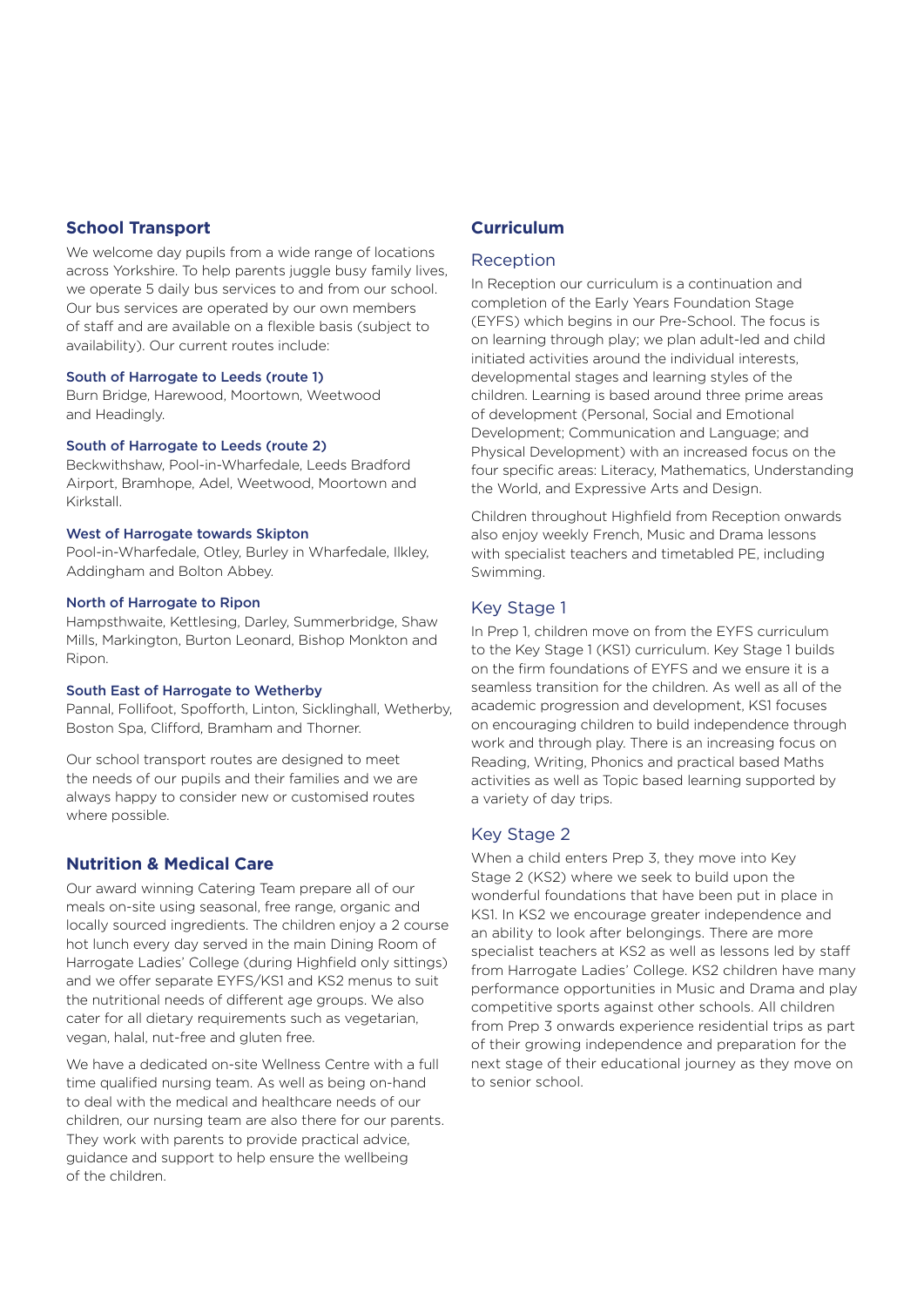#### **Sample Extra Curricular Clubs and Activities**

| <b>Creative Cats Theatre Company</b> |  |  |
|--------------------------------------|--|--|
| <b>String Ensemble</b>               |  |  |
| Orchestra                            |  |  |
| Junior Choir                         |  |  |
| Middle Choir                         |  |  |
| Senior Choir                         |  |  |
| <b>Gallery Choir</b>                 |  |  |

- **Multisports** Swim Squad **Tennis** Dance French Eco Prep Club
- Illustration Mindfulness Colouring Creative Club Vet Club Taekwondo

Each term we publish a complete programme of the clubs running and the age groups they are open to. Most of our extra-curricular clubs and activities are included in the termly fees, however where they are delivered by a specialist 3rd party provider additional charges will apply.

# **2022/23 Term Dates:**

#### **Autumn Term 2022**

| Induction Day for all new pupils | Thursday 1 September                                 |
|----------------------------------|------------------------------------------------------|
| Term begins                      | Friday 2 September (all pupils to school for 08:40)  |
| Half term begins                 | Friday 14 October at 16:00                           |
| Term recommences                 | Monday 31 October (all pupils to school for 08:40)   |
| Term ends                        | Friday 9 December at 16:00                           |
| <b>Spring Term 2023</b>          |                                                      |
| Term begins                      | Wednesday 4 January (all pupils to school for 08:40) |
| Half term begins                 | Friday 10 February at 16:00                          |
| Term recommences                 | Monday 20 February (all pupils to school for 08:40)  |
| Term ends                        | Friday 24 March at 16:00                             |
| <b>Summer Term 2023</b>          |                                                      |
| Term begins                      | Monday 17 April (all pupils to school for 08:40)     |
| Bank Holiday (school closed)     | Monday 1 May                                         |
| Half term begins                 | Friday 26 May at 16:00                               |
| Term recommences                 | Monday 5 June (all pupils to school for 08:40)       |
| Term ends                        | Friday 7 July                                        |

### **Contact Us Today**

If you are interested in applying for a place at Highfield Prep School please contact our Admissions Team in the first instance. The Admissions Team work closely with families to help make the process as smooth and as simple as possible.

#### **Contact:**

**Admissions Team**  Email: admissions@hlc.org.uk Tel: 01423 537045

#### **Governance**

Our Chair of Governors, Francine Holroyd, can be contacted via Harrogate Ladies' College, Clarence Drive, Harrogate HG1 2QG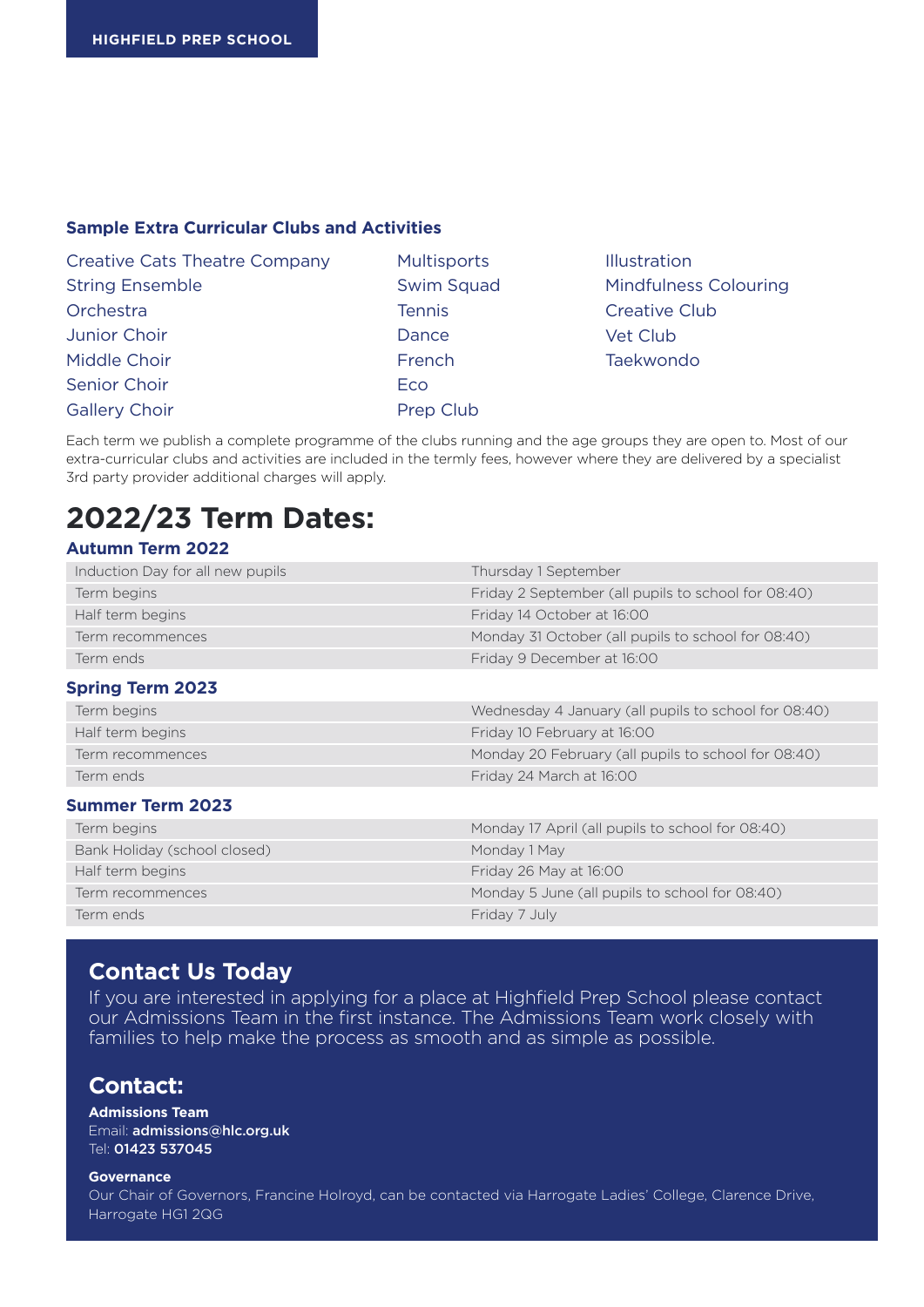

# **ISI Inspection Results Excellent in All Areas (2-18 years)**

The independent ISI inspectors spent 3 days undertaking a detailed inspection of Highfield Prep School and our associated senior school and pre-school. The inspectors awarded us the highest possible rating of Excellent in All Areas from 2 to 18 years. Here are some of the key findings of our Education Quality Inspection:

#### The quality of the pupils' academic and other achievements is EXCELLENT.

- A culture of high achievement pervades the school.
- Academic Standards across the school are high.
- Pupils of all ages are confident, and articulate knowledge and understanding well.
- > Prep pupils are confident mathematicians who apply their knowledge to real life situations.
- Prep school pupils' level of competence in communication is excellent.
- Pupils achieve excellent standards and successes in group activities and individually in music, public speaking and sports.
- Pupils develop excellent skills and take responsibility for their own learning.
- More able pupils in the preparatory school are successful, with some achieving 100 per cent success in public speaking examinations.

#### The quality of the pupils' personal development is EXCELLENT.

- All members of the school community respect different faiths and cultures.
- Pupils develop excellent personal skills and enjoy working collaboratively.
- Pupils learn to mix with all age groups relishing the many opportunities to work together in both house and school activities.
- > Pupils contribute very strongly to the school and wider community and are sensitive to the needs of others
- > Year 6 pupils are highly valued as buddies by pupils in Reception.
- > Pupils in the preparatory school sponsor children in Uganda as part of a school-wide project, demonstrating a keen awareness of those less fortunate than themselves.
- > Pupils in the preparatory school value the 'fresh start' every day' approach.